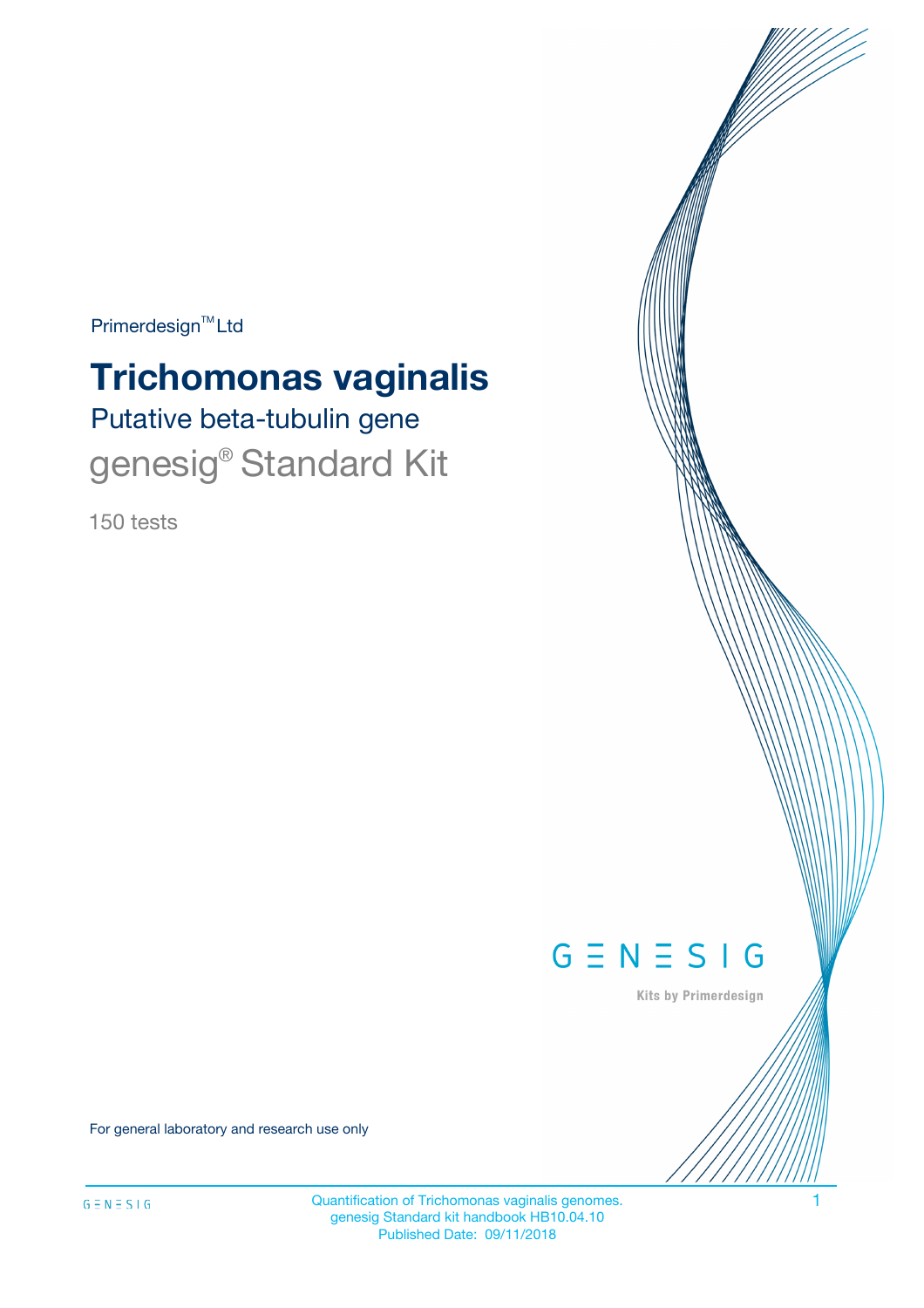### Introduction to Trichomonas vaginalis

Trichomonas vaginalis is a protozoan parasite of the Trichomonas genus. The single-celled organism has an oval shaped body with 5 flagella; four of these extend together in a bundle out of the cell, anteriorly near the cytosome, with the fifth wrapping backwards along the cell surface. There is also an axostyle found at the base of the flagella. This anaerobic organism infects humans causing trichomoniasis, a disease of the female reproductive tract.

Trichomoniasis is a sexually transmitted disease that infects the male urethra and the female vagina or urethra. Infection of these cells is thought to be facilitated by the axostyle. Infection may cause tissue damage resulting in inflammation. However, the infection can be cleared with the use of antibiotics.

In men, this infection can cause a discharge from the penis or pain when passing urine. In women, the infection can present with soreness, inflammation and itching of the vaginal area and may include vaginal discharge or pain when passing urine. However, many cases may be asymptomatic. In pregnant women, the presence of this organism can lead to premature birth, low birth weight, and increased mortality. There is also a link between T. Vaginalis infection and HIV, with infection with this organism thought to be a predisposing factor.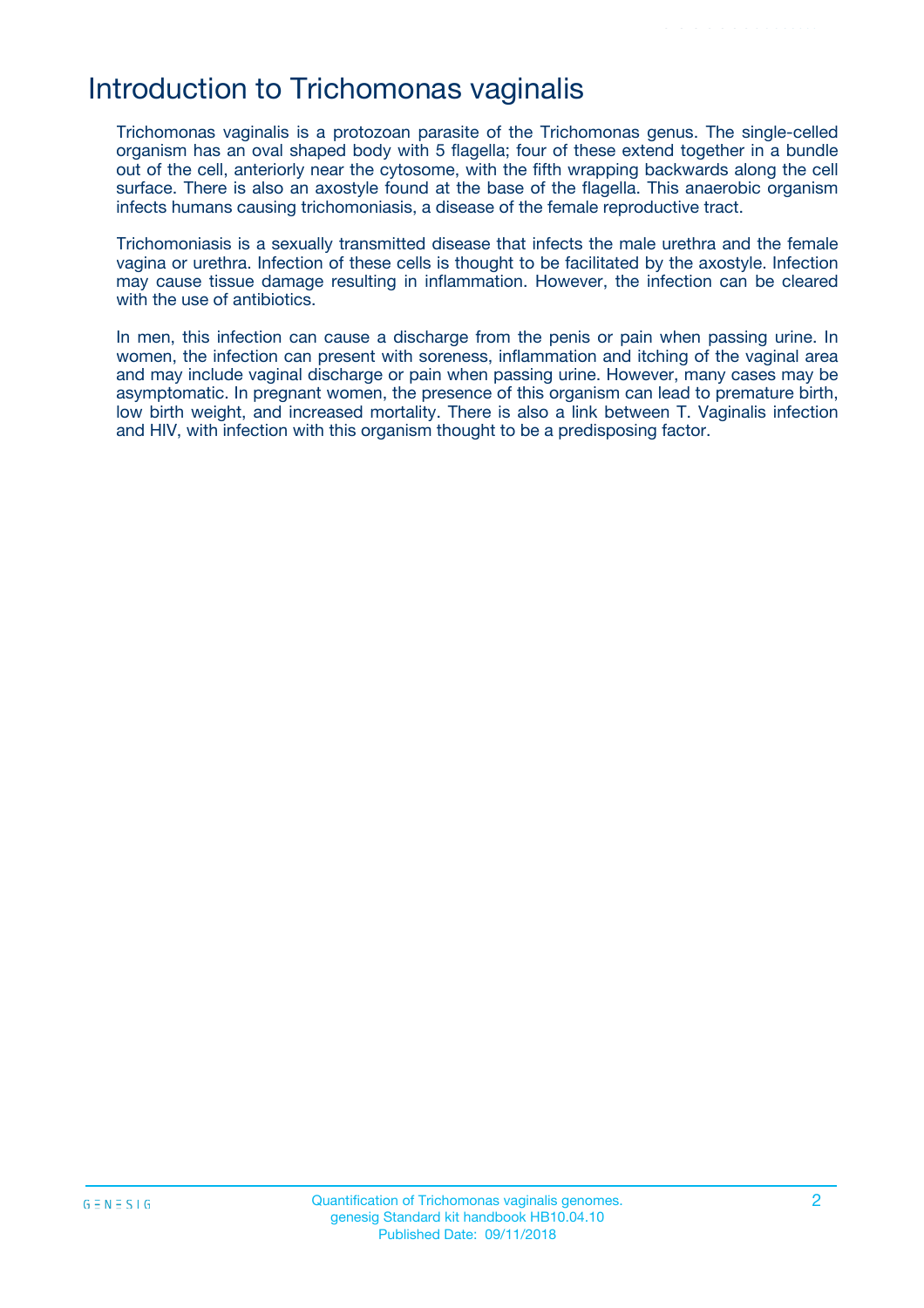

The Primerdesign genesig Kit for Trichomonas vaginalis (T.vaginalis) genomes is designed for the in vitro quantification of T.vaginalis genomes. The kit is designed to have a broad detection profile. Specifically, the primers represent 100% homology with over 95% of the NCBI database reference sequences available at the time of design.

The dynamics of genetic variation means that new sequence information may become available after the initial design. Primerdesign periodically reviews the detection profiles of our kits and when required releases new versions.

The primers have 100% homology with over 95% of reference sequences in the NCBI database for beta-tubulin (L05468.1, L05470.1, XM\_001284521.1, XM\_001301717.1, XM\_001311949.1, XM\_001321203.1, XM\_001579619.1, XM\_001582993.1).

If you require further information, or have a specific question about the detection profile of this kit then please send an e.mail to enquiry@primerdesign.co.uk and our bioinformatics team will answer your question.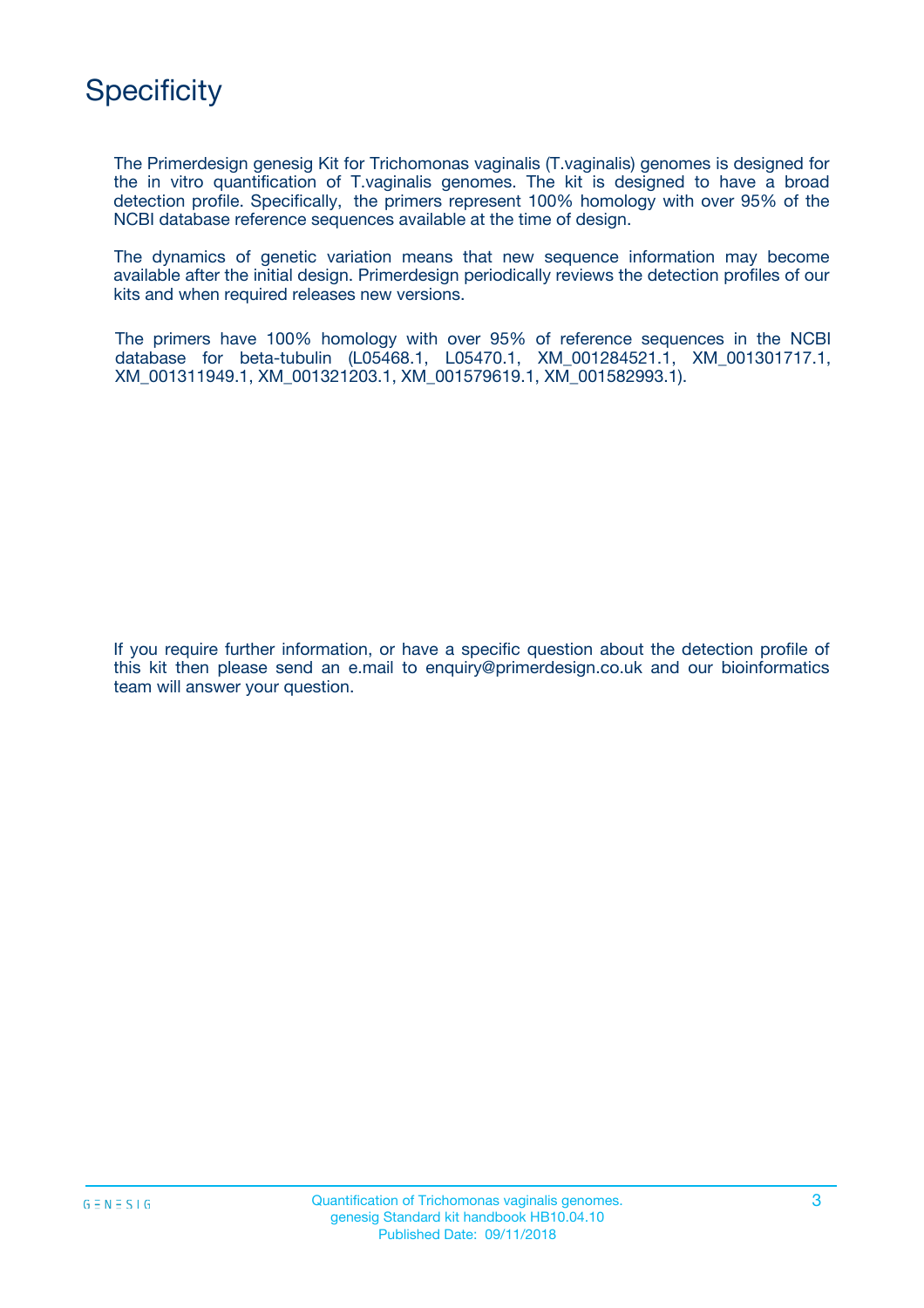# Kit contents

- **T.vaginalis specific primer/probe mix (150 reactions BROWN)** FAM labelled
- **T.vaginalis positive control template (for Standard curve RED)**
- **RNase/DNase free water (WHITE)** for resuspension of primer/probe mixes
- **Template preparation buffer (YELLOW)** for resuspension of positive control template and standard curve preparation

## Reagents and equipment to be supplied by the user

#### **Real-time PCR Instrument**

#### **Extraction kit**

This kit is recommended for use with genesig Easy DNA/RNA extraction kit. However, it is designed to work well with all processes that yield high quality RNA and DNA with minimal PCR inhibitors.

#### **oasig**TM **lyophilised or Precision**®**PLUS 2X qPCR Master Mix**

This kit is intended for use with oasig or PrecisionPLUS2X qPCR Master Mix.

**Pipettors and Tips**

**Vortex and centrifuge**

**Thin walled 1.5 ml PCR reaction tubes**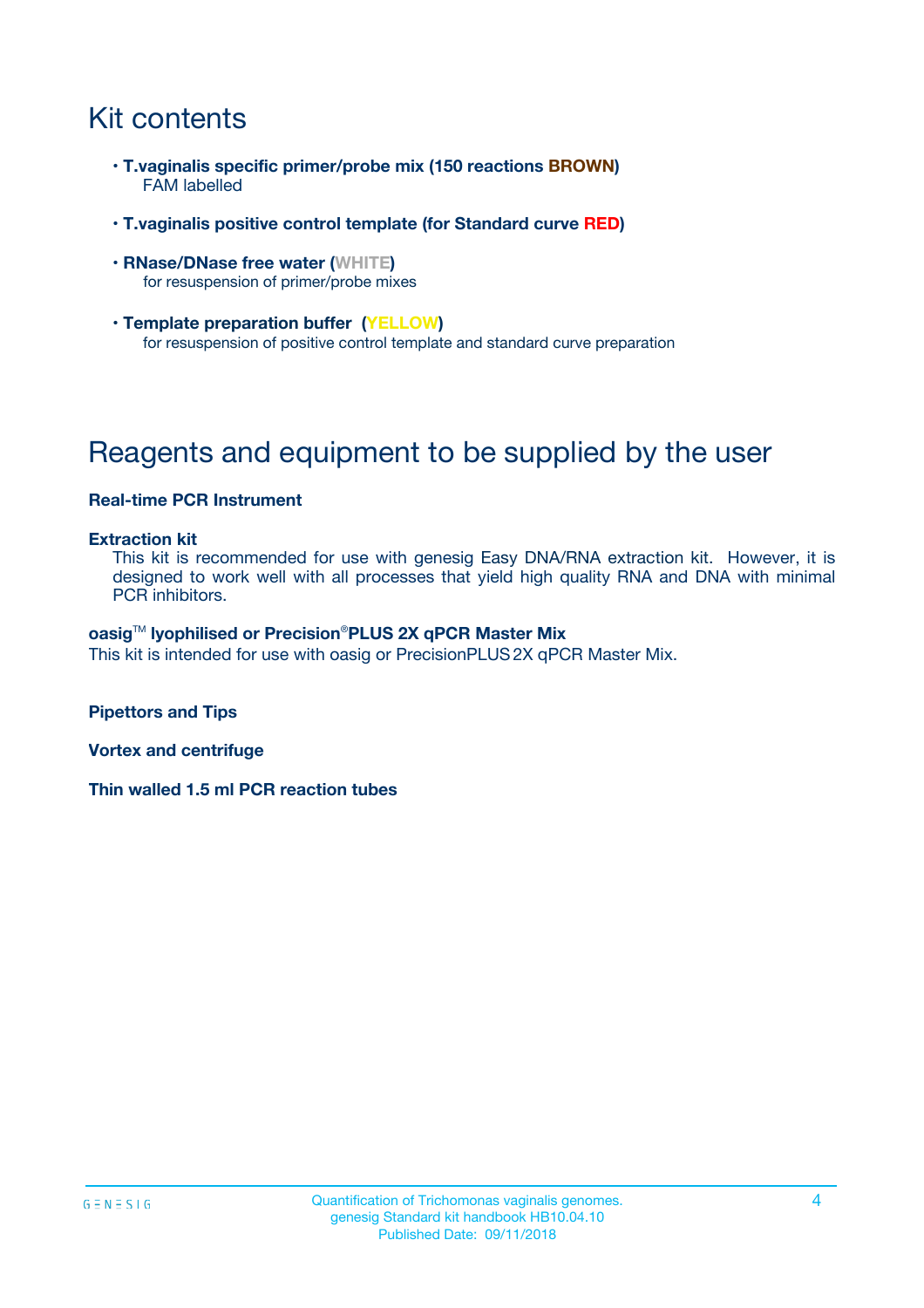### Kit storage and stability

This kit is stable at room temperature but should be stored at -20ºC on arrival. Once the lyophilised components have been resuspended they should not be exposed to temperatures above -20°C for longer than 30 minutes at a time and unnecessary repeated freeze/thawing should be avoided. The kit is stable for six months from the date of resuspension under these circumstances.

If a standard curve dilution series is prepared this can be stored frozen for an extended period. If you see any degradation in this serial dilution a fresh standard curve can be prepared from the positive control.

Primerdesign does not recommend using the kit after the expiry date stated on the pack.

### Suitable sample material

All kinds of sample material suited for PCR amplification can be used. Please ensure the samples are suitable in terms of purity, concentration, and DNA integrity. Always run at least one negative control with the samples. To prepare a negative-control, replace the template DNA sample with RNase/DNase free water.

### Dynamic range of test

Under optimal PCR conditions genesig T.vaginalis detection kits have very high priming efficiencies of >95% and can detect less than 100 copies of target template.

### Notices and disclaimers

This product is developed, designed and sold for research purposes only. It is not intended for human diagnostic or drug purposes or to be administered to humans unless clearly expressed for that purpose by the Food and Drug Administration in the USA or the appropriate regulatory authorities in the country of use. During the warranty period Primerdesign genesig detection kits allow precise and reproducible data recovery combined with excellent sensitivity. For data obtained by violation to the general GLP guidelines and the manufacturer's recommendations the right to claim under guarantee is expired. PCR is a proprietary technology covered by several US and foreign patents. These patents are owned by Roche Molecular Systems Inc. and have been sub-licensed by PE Corporation in certain fields. Depending on your specific application you may need a license from Roche or PE to practice PCR. Additional information on purchasing licenses to practice the PCR process may be obtained by contacting the Director of Licensing at Roche Molecular Systems, 1145 Atlantic Avenue, Alameda, CA 94501 or Applied Biosystems business group of the Applera Corporation, 850 Lincoln Centre Drive, Foster City, CA 94404. In addition, the 5' nuclease assay and other homogeneous amplification methods used in connection with the PCR process may be covered by U.S. Patents 5,210,015 and 5,487,972, owned by Roche Molecular Systems, Inc, and by U.S. Patent 5,538,848, owned by The Perkin-Elmer Corporation.

### Trademarks

Primerdesign™ is a trademark of Primerdesign Ltd.

genesig $^\circledR$  is a registered trademark of Primerdesign Ltd.

The PCR process is covered by US Patents 4,683,195, and 4,683,202 and foreign equivalents owned by Hoffmann-La Roche AG. BI, ABI PRISM® GeneAmp® and MicroAmp® are registered trademarks of the Applera Genomics (Applied Biosystems Corporation). BIOMEK® is a registered trademark of Beckman Instruments, Inc.; iCycler™ is a registered trademark of Bio-Rad Laboratories, Rotor-Gene is a trademark of Corbett Research. LightCycler™ is a registered trademark of the Idaho Technology Inc. GeneAmp®, TaqMan® and AmpliTaqGold® are registered trademarks of Roche Molecular Systems, Inc., The purchase of the Primerdesign reagents cannot be construed as an authorization or implicit license to practice PCR under any patents held by Hoffmann-LaRoche Inc.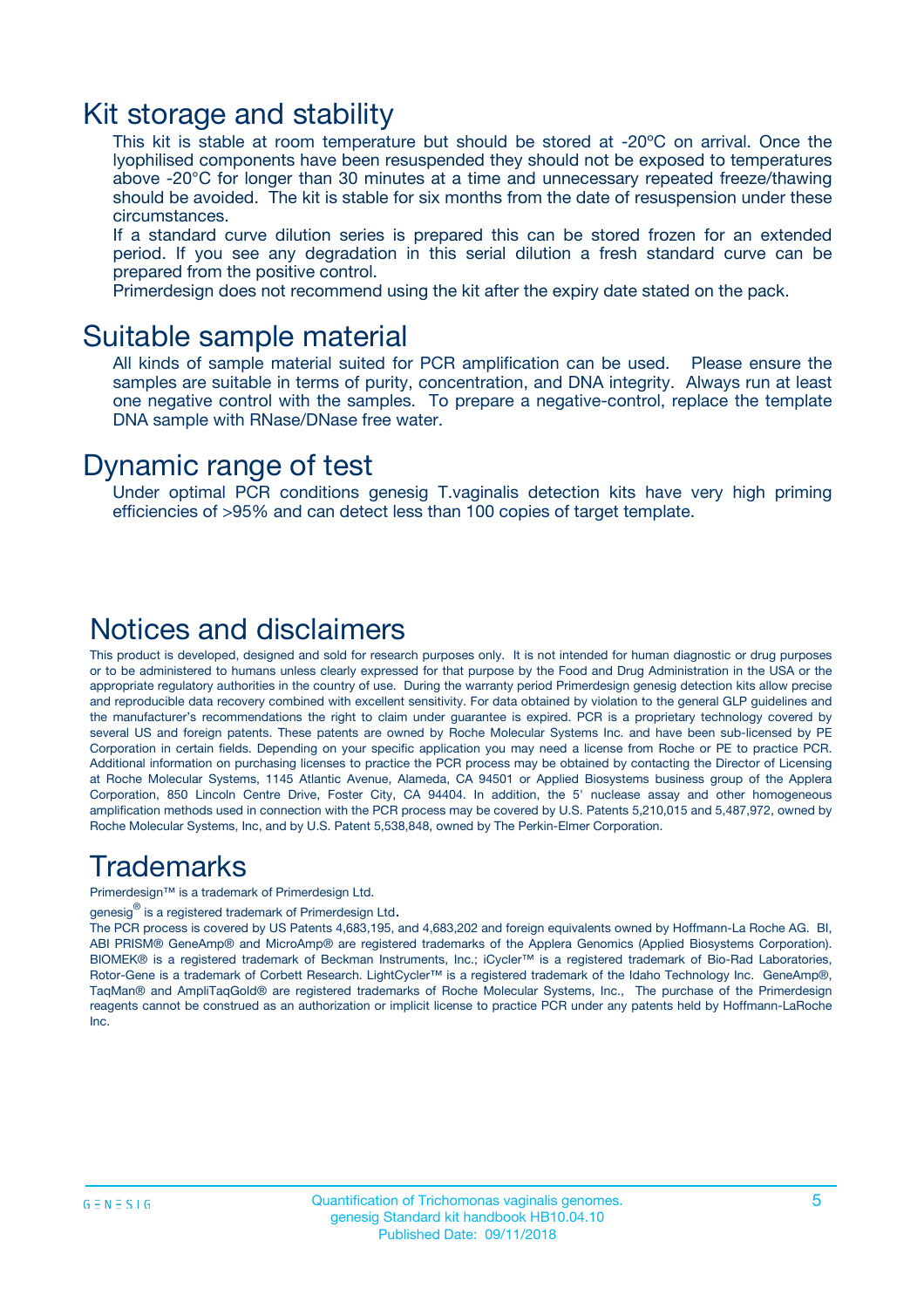### Principles of the test

#### **Real-time PCR**

A T.vaginalis specific primer and probe mix is provided and this can be detected through the FAM channel.

The primer and probe mix provided exploits the so-called TaqMan® principle. During PCR amplification, forward and reverse primers hybridize to the T.vaginalis DNA. A fluorogenic probe is included in the same reaction mixture which consists of a DNA probe labeled with a 5`-dye and a 3`-quencher. During PCR amplification, the probe is cleaved and the reporter dye and quencher are separated. The resulting increase in fluorescence can be detected on a range of qPCR platforms.

#### **Positive control**

For copy number determination and as a positive control for the PCR set up, the kit contains a positive control template. This can be used to generate a standard curve of T.vaginalis copy number / Cq value. Alternatively the positive control can be used at a single dilution where full quantitative analysis of the samples is not required. Each time the kit is used, at least one positive control reaction must be included in the run. A positive result indicates that the primers and probes for detecting the target T.vaginalis gene worked properly in that particular experimental scenario. If a negative result is obtained the test results are invalid and must be repeated. Care should be taken to ensure that the positive control does not contaminate any other kit component which would lead to false-positive results. This can be achieved by handling this component in a Post PCR environment. Care should also be taken to avoid cross-contamination of other samples when adding the positive control to the run. This can be avoided by sealing all other samples and negative controls before pipetting the positive control into the positive control well.

#### **Negative control**

To validate any positive findings a negative control reaction should be included every time the kit is used. For this reaction the RNase/DNase free water should be used instead of template. A negative result indicates that the reagents have not become contaminated while setting up the run.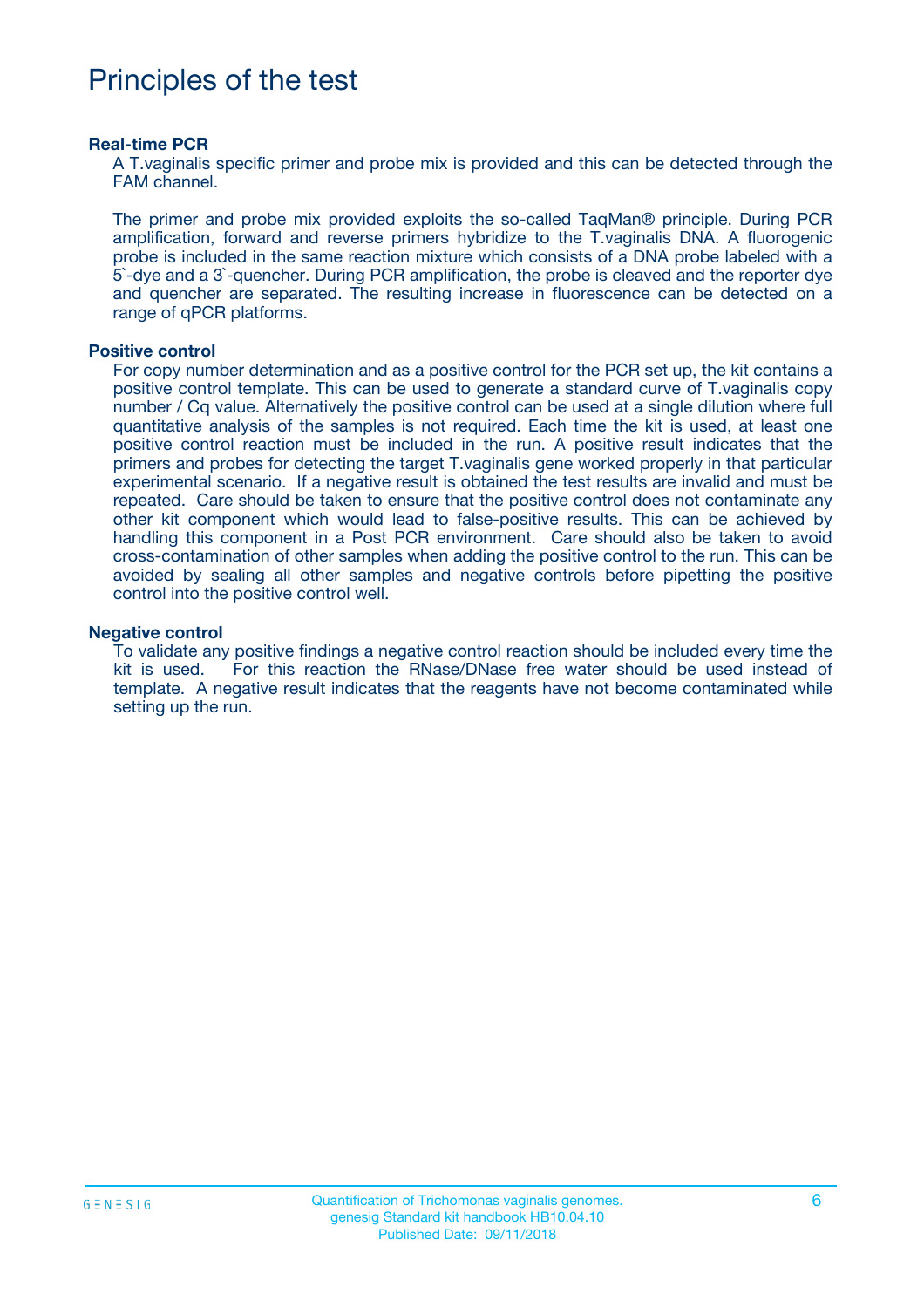### Resuspension protocol

To minimize the risk of contamination with foreign DNA, we recommend that all pipetting be performed in a PCR clean environment. Ideally this would be a designated PCR lab or PCR cabinet. Filter tips are recommended for all pipetting steps.

#### **1. Pulse-spin each tube in a centrifuge before opening.**

This will ensure lyophilised primer and probe mix is in the base of the tube and is not spilt upon opening the tube.

**2. Resuspend the kit components in the RNase/DNase free water supplied, according to the table below.**

To ensure complete resuspension, vortex each tube thoroughly.

| Component - resuspend in water        | Volume |
|---------------------------------------|--------|
| <b>Pre-PCR pack</b>                   |        |
| T. vaginalis primer/probe mix (BROWN) | 165 µl |

#### **3. Resuspend the positive control template in the template preparation buffer supplied, according to the table below:**

To ensure complete resuspension, vortex the tube thoroughly.

| Component - resuspend in template preparation buffer |        |  |
|------------------------------------------------------|--------|--|
| <b>Post-PCR heat-sealed foil</b>                     |        |  |
| T. vaginalis Positive Control Template (RED) *       | 500 µl |  |

\* This component contains high copy number template and is a VERY significant contamination risk. It must be opened and handled in a separate laboratory environment, away from the other components.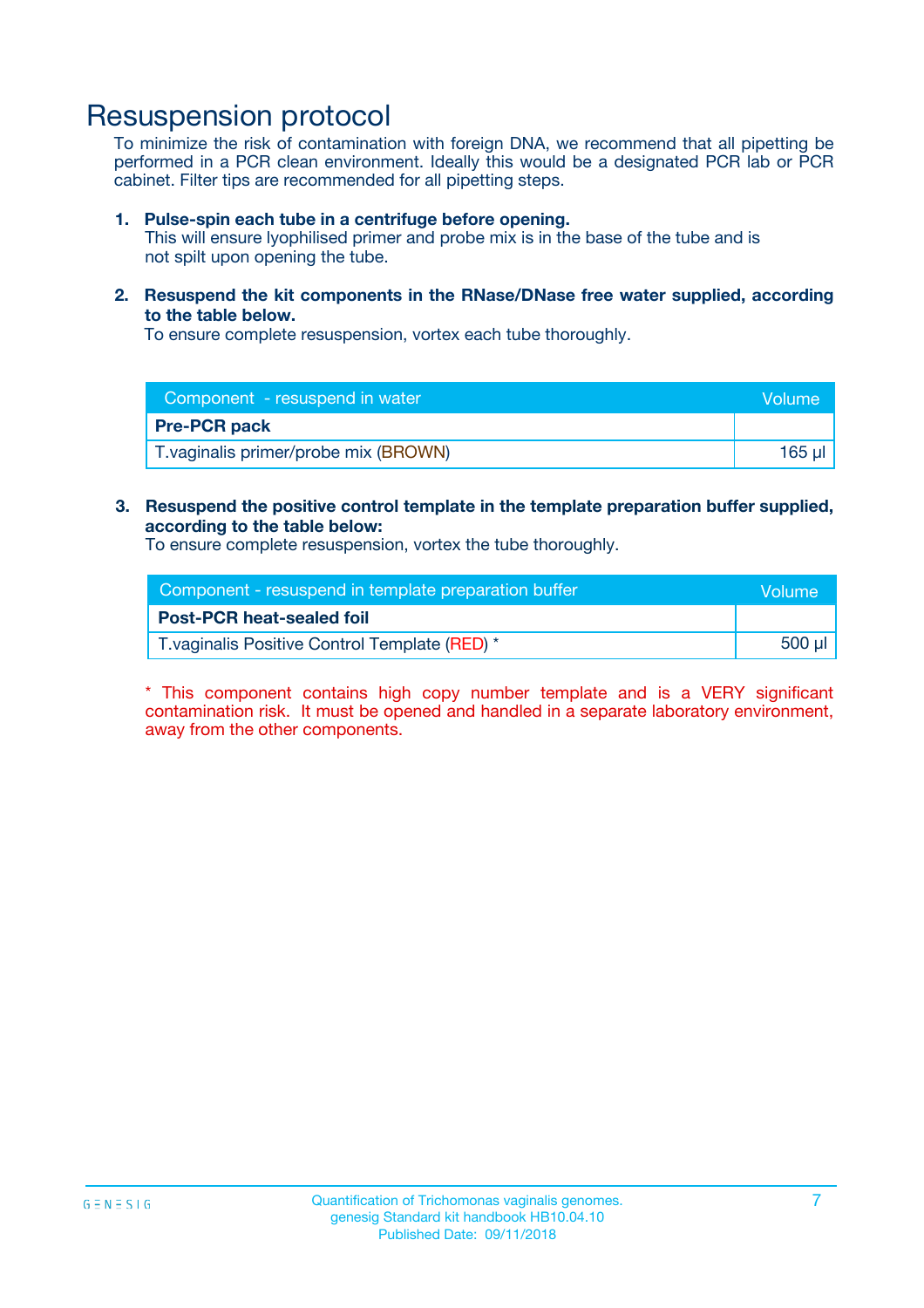# qPCR detection protocol

**1. For each DNA sample prepare a reaction mix according to the table below:** Include sufficient reactions for positive and negative controls.

| Component                                 | Volume           |
|-------------------------------------------|------------------|
| oasig or PrecisionPLUS 2X qPCR Master Mix | 10 $\mu$         |
| T. vaginalis primer/probe mix (BROWN)     | 1 $\mu$          |
| <b>RNase/DNase free water (WHITE)</b>     | $4 \mu$          |
| <b>Final Volume</b>                       | 15 <sub>ul</sub> |

- **2. Pipette 15µl of this mix into each well according to your qPCR experimental plate set up.**
- **3. Prepare DNA templates for each of your samples.**
- **4. Pipette 5µl of DNA template into each well, according to your experimental plate set up.**

For negative control wells use 5µl of RNase/DNase free water. The final volume in each well is 20µl.

**5. If a standard curve is included for quantitative analysis, prepare a reaction mix according to the table below:**

| Component                                 | Volume          |
|-------------------------------------------|-----------------|
| oasig or PrecisionPLUS 2X qPCR Master Mix | 10 µl           |
| T. vaginalis primer/probe mix (BROWN)     | 1 µI            |
| <b>RNase/DNase free water (WHITE)</b>     | $4 \mu$         |
| <b>Final Volume</b>                       | 15 <sub>µ</sub> |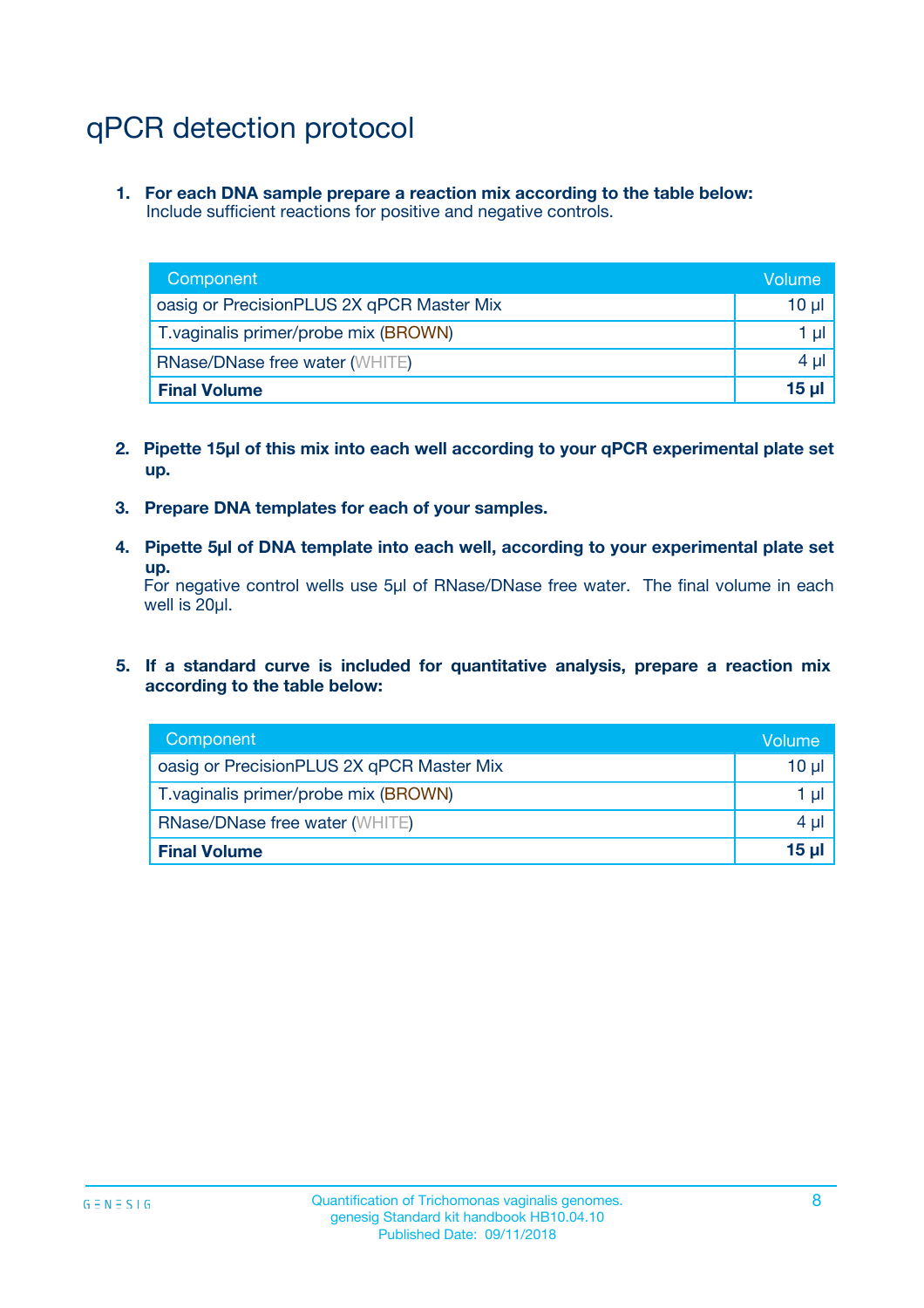#### **6. Preparation of a standard curve dilution series.**

- 1) Pipette 90µl of template preparation buffer into 5 tubes and label 2-6
- 2) Pipette 10µl of Positive Control Template (RED) into tube 2
- 3) Vortex thoroughly
- 4) Change pipette tip and pipette 10µl from tube 2 into tube 3
- 5) Vortex thoroughly

Repeat steps 4 and 5 to complete the dilution series

| <b>Standard Curve</b>         | <b>Copy Number</b>     |
|-------------------------------|------------------------|
| Tube 1 Positive control (RED) | $2 \times 10^5$ per µl |
| Tube 2                        | $2 \times 10^4$ per µl |
| Tube 3                        | $2 \times 10^3$ per µl |
| Tube 4                        | $2 \times 10^2$ per µl |
| Tube 5                        | 20 per µl              |
| Tube 6                        | 2 per ul               |

7. Pipette 5µl of standard template into each well for the standard curve according to your experimental plate set up.

The final volume in each well is 20µl.

# qPCR amplification protocol

Amplification conditions using oasig or PrecisionPLUS2X qPCR Master Mix.

|             | <b>Step</b>       | <b>Time</b>     | Temp    |
|-------------|-------------------|-----------------|---------|
|             | Enzyme activation | 2 min           | 95 °C   |
| Cycling x50 | Denaturation      | 10 <sub>s</sub> | 95 $°C$ |
|             | DATA COLLECTION * | 60 s            | 60 °C   |

\* Fluorogenic data should be collected during this step through the FAM channel